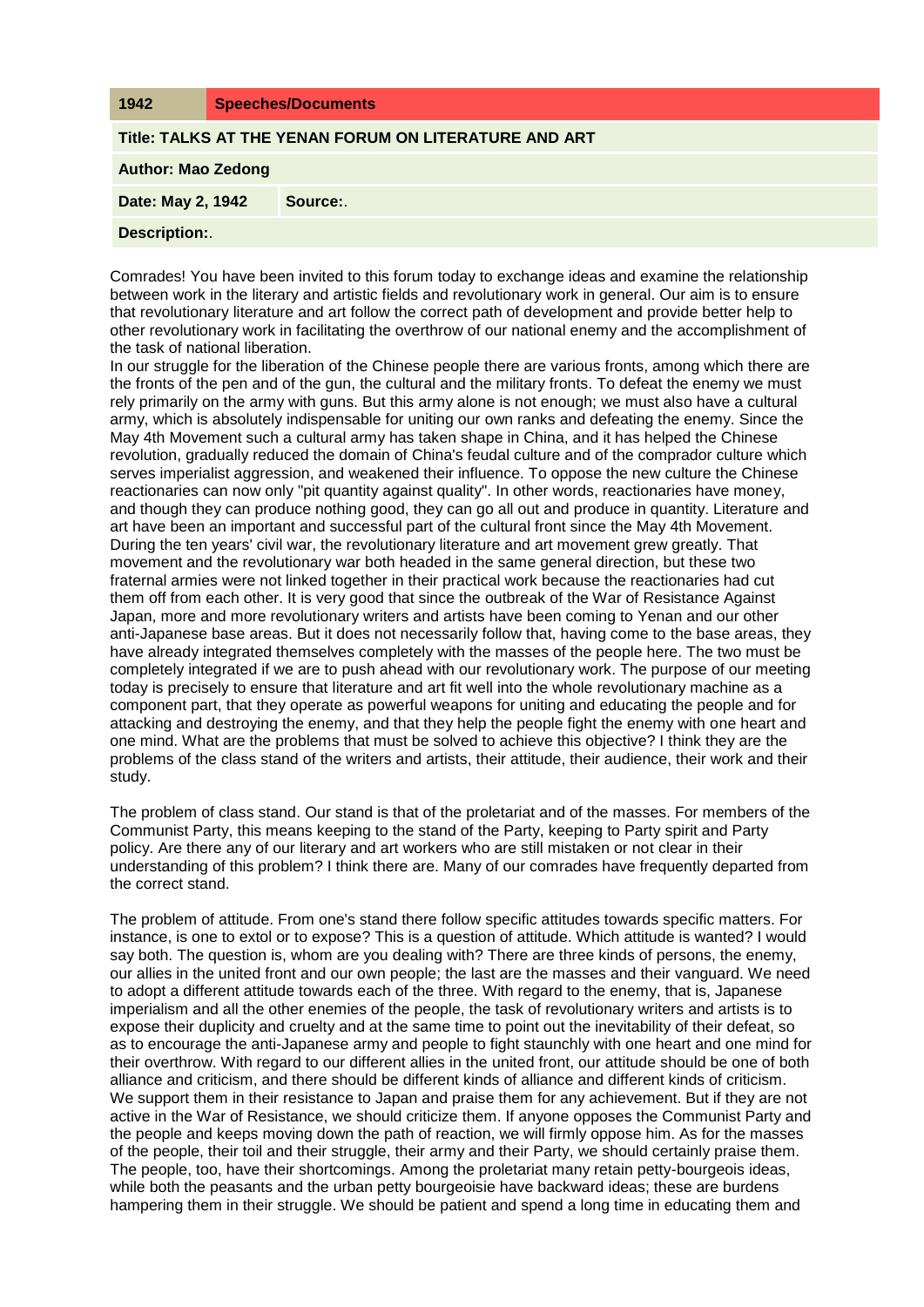helping them to get these loads off their backs and combat their own shortcomings and errors, so that they can advance with great strides. They have remoulded themselves in struggle or are doing so, and our literature and art should depict this process. As long as they do not persist in their errors, we should not dwell on their negative side and consequently make the mistake of ridiculing them or, worse still, of being hostile to them. Our writings should help them to unite, to make progress, to press ahead with one heart and one mind, to discard what is backward and develop what is revolutionary, and should certainly not do the opposite.

The problem of audience, i.e., the people for whom our works of literature and art are produced. In the Shensi-Kansu-Ningsia Border Region and the anti-Japanese base areas of northern and central China, this problem differs from that in the Kuomintang areas, and differs still more from that in Shanghai before the War of Resistance. In the Shanghai period, the audience for works of revolutionary literature and art consisted mainly of a section of the students, office workers and shop assistants. After the outbreak of the War of Resistance the audience in the Kuomintang areas became somewhat wider, but it still consisted mainly of the same kind of people because the government there prevented the workers, peasants and soldiers from having access to revolutionary literature and art. In our base areas the situation is entirely different. Here the audience for works of literature and art consists of workers, peasants, soldiers and revolutionary cadres. There are students in the base areas, too, but they are different from students of the old type; they are either former or future cadres. The cadres of all types, fighters in the army, workers in the factories and peasants in the villages all want to read books and newspapers once they become literate, and those who are illiterate want to see plays and operas, look at drawings and paintings, sing songs and hear music; they are the audience for our works of literature and art. Take the cadres alone. Do not think they are few; they far outnumber the readers of any book published in the Kuomintang areas. There, an edition usually runs to only 2,000 copies, and even three editions add up to only 6,000; but as for the cadres in the base areas, in Yenan alone there are more than 10,000 who read books. Many of them, moreover, are tempered revolutionaries of long standing, who have come from all parts of the country and will go out to work in different places, so it is very important to do educational work among them. Our literary and art workers must do a good job in this respect.

Since the audience for our literature and art consists of workers, peasants and soldiers and of their cadres, the problem arises of understanding them and knowing them well. A great deal of work has to be done in order to understand them and know them well, to understand and know well all the different kinds of people and phenomena in the Party and government organizations, in the villages and factories and in the Eighth Route and New Fourth Armies. Our writers and artists have their literary and art work to do, but their primary task is to understand people and know them well. In this regard, how have matters stood with our writers and artists? I would say they have been lacking in knowledge and understanding; they have been like "a hero with no place to display his prowess". What does lacking in knowledge mean? Not knowing people well. The writers and artists do not have a good knowledge either of those whom they describe or of their audience; indeed they may hardly know them at all. They do not know the workers or peasants or soldiers well, and do not know the cadres well either. What does lacking in understanding mean? Not understanding the language, that is, not being familiar with the rich, lively language of the masses. Since many writers and artists stand aloof from the masses and lead empty lives, naturally they are unfamiliar with the language of the people. Accordingly, their works are not only insipid in language but often contain nondescript expressions of their own coining which run counter to popular usage. Many comrades like to talk about "a mass style". But what does it really mean? It means that the thoughts and feelings of our writers and artists should be fused with those of the masses of workers, peasants and soldiers. To achieve this fusion, they should conscientiously learn the language of the masses. How can you talk of literary and artistic creation if you find the very language of the masses largely incomprehensible? By "a hero with no place to display his prowess", we mean that your collection of great truths is not appreciated by the masses. The more you put on the airs of a veteran before the masses and play the "hero", the more you try to peddle such stuff to the masses, the less likely they are to accept it. If you want the masses to understand you, if you want to be one with the masses, you must make up your mind to undergo a long and even painful process of tempering. Here I might mention the experience of how my own feelings changed. I began life as a student and at school acquired the ways of a student; I then used to feel it undignified to do even a little manual labour, such as carrying my own luggage in the presence of my fellow students, who were incapable of carrying anything, either on their shoulders or in their hands. At that time I felt that intellectuals were the only clean people in the world, while in comparison workers and peasants were dirty. I did not mind wearing the clothes of other intellectuals, believing them clean, but I would not put on clothes belonging to a worker or peasant, believing them dirty. But after I became a revolutionary and lived with workers and peasants and with soldiers of the revolutionary army, I gradually came to know them well, and they gradually came to know me well too.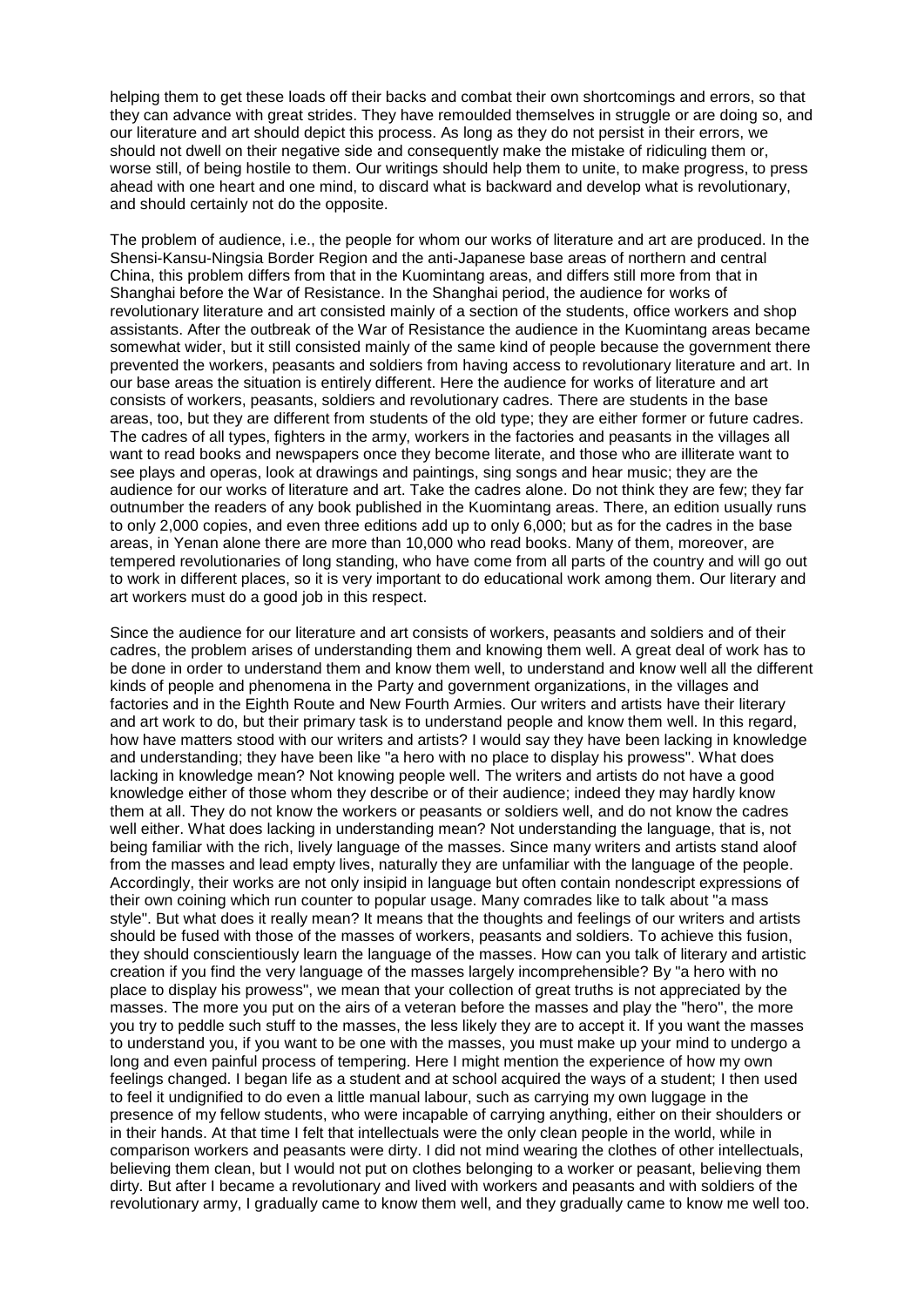It was then, and only then, that I fundamentally changed the bourgeois and petty-bourgeois feelings implanted in me in the bourgeois schools. I came to feel that compared with the workers and peasants the unremoulded intellectuals were not clean and that, in the last analysis, the workers and peasants were the cleanest people and, even though their hands were soiled and their feet smeared with cowdung, they were really cleaner than the bourgeois and petty-bourgeois intellectuals. That is what is meant by a change in feelings, a change from one class to another. If our writers and artists who come from the intelligentsia want their works to be well received by the masses, they must change and remould their thinking and their feelings. Without such a change, without such remoulding, they can do nothing well and will be misfits.

The last problem is study, by which I mean the study of Marxism-Leninism and of society. Anyone who considers himself a revolutionary Marxist writer, and especially any writer who is a member of the Communist Party, must have a knowledge of Marxism-Leninism. At present, however, some comrades are lacking in the basic concepts of Marxism. For instance, it is a basic Marxist concept that being determines consciousness, that the objective realities of class struggle and national struggle determine our thoughts and feelings. But some of our comrades turn this upside down and maintain that everything ought to start from "love". Now as for love, in a class society there can be only class love; but these comrades are seeking a love transcending classes, love in the abstract and also freedom in the abstract, truth in the abstract, human nature in the abstract, etc. This shows that they have been very deeply influenced by the bourgeoisie. They should thoroughly rid themselves of this influence and modestly study Marxism-Leninism. It is right for writers and artists to study literary and artistic creation, but the science of Marxism-Leninism must be studied by all revolutionaries, writers and artists not excepted. Writers and artists should study society, that is to say, should study the various classes in society, their mutual relations and respective conditions, their physiognomy and their psychology. Only when we grasp all this clearly can we have a literature and art that is rich in content and correct in orientation.

I am merely raising these problems today by way of introduction; I hope all of you will express your views on these and other relevant problems.

# **CONCLUSION**

#### May 23, 1942

Comrades! Our forum has had three meetings this month. In the pursuit of truth we have carried on spirited debates in which scores of Party and non-Party comrades have spoken, laying bare the issues and making them more concrete. This, I believe, will very much benefit the whole literary and artistic movement.

In discussing a problem, we should start from reality and not from definitions. We would be following a wrong method if we first looked up definitions of literature and art in textbooks and then used them to determine the guiding principles for the present-day literary and artistic movement and to judge the different opinions and controversies that arise today. We are Marxists, and Marxism teaches that in our approach to a problem we should start from objective facts, not from abstract definitions, and that we should derive our guiding principles, policies and measures from an analysis of these facts. We should do the same in our present discussion of literary and artistic work.

What are the facts at present? The facts are: the War of Resistance Against Japan which China has been fighting for five years; the world-wide anti-fascist war; the vacillations of China's big landlord class and big bourgeoisie in the War of Resistance and their policy of high-handed oppression of the people; the revolutionary movement in literature and art since the May 4th Movement--its great contributions to the revolution during the last twenty-three years and its many shortcomings; the anti-Japanese democratic base areas of the Eighth Route and New Fourth Armies and the integration of large numbers of writers and artists with these armies and with the workers and peasants in these areas; the difference in both environment and tasks between the writers and artists in the base areas and those in the Kuomintang areas; and the controversial issues concerning literature and art which have arisen in Yenan and the other anti-Japanese base areas. These are the actual, undeniable facts in the light of which we have to consider our problems.

What then is the crux of the matter? In my opinion, it consists fundamentally of the problems of working for the masses and how to work for the masses. Unless these two problems are solved, or solved properly, our writers and artists will be ill-adapted to their environment and their tasks and will come up against a series of difficulties from without and within. My concluding remarks will centre on these two problems and also touch upon some related ones.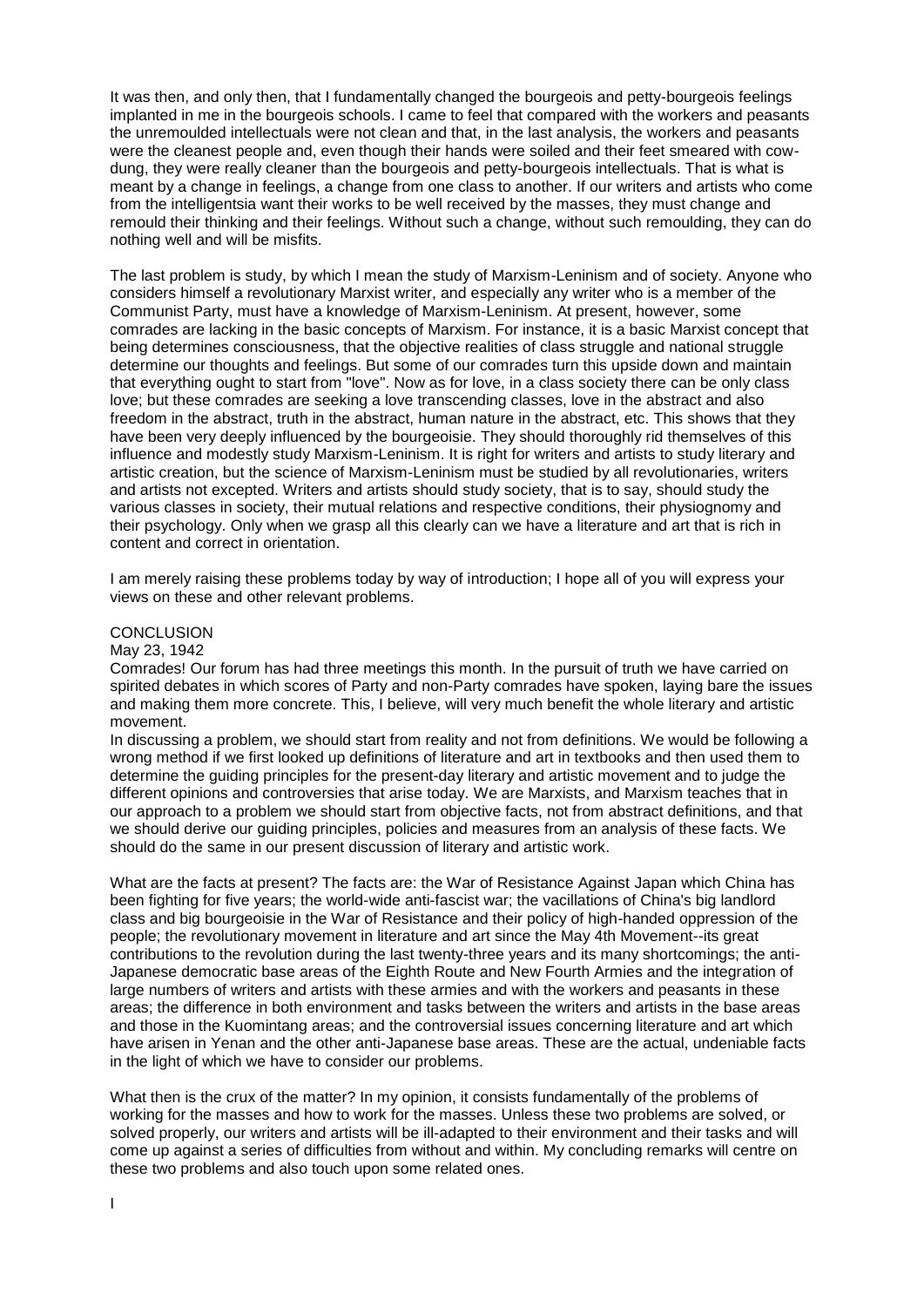The first problem is: literature and art for whom?

This problem was solved long ago by Marxists, especially by Lenin. As far back as 1905 Lenin pointed out emphatically that our literature and art should "serve . . . the millions and tens of millions of working people".[1] For comrades engaged in literary and artistic work in the anti-Japanese base areas it might seem that this problem is already solved and needs no further discussion. Actually, that is not the case. Many comrades have not found a clear solution. Consequently their sentiments, their works, their actions and their views on the guiding principles for literature and art have inevitably been more or less at variance with the needs of the masses and of the practical struggle. Of course, among the numerous men of culture, writers, artists and other literary and artistic workers engaged in the great struggle for liberation together with the Communist Party and the Eighth Route and New Fourth Armies, a few may be careerists who are with us only temporarily, but the overwhelming majority are working energetically for the common cause. By relying on these comrades, we have achieved a great deal in our literature, drama, music and fine arts. Many of these writers and artists have begun their work since the outbreak of the War of Resistance; many others did much revolutionary work before the war, endured many hardships and influenced broad masses of the people by their activities and works. Why do we say, then, that even among these comrades there are some who have not reached a clear solution of the problem of whom literature and art are for? Is it conceivable that there are still some who maintain that revolutionary literature and art are not for the masses of the people but for the exploiters and oppressors?

Indeed literature and art exist which are for the exploiters and oppressors. Literature and art for the landlord class are feudal literature and art. Such were the literature and art of the ruling class in China's feudal era. To this day such literature and art still have considerable influence in China. Literature and art for the bourgeoisie are bourgeois literature and art. People like Liang Shih-chiu, [2] whom Lu Hsun criticized, talk about literature and art as transcending classes, but in fact they uphold bourgeois literature and art and oppose proletarian literature and art. Then literature and art exist which serve the imperialists--for example, the works of Chou Tsojen, Chang Tzu-ping [3] and their like--which we call traitor literature and art. With us, literature and art are for the people, not for any of the above groups. We have said that China's new culture at the present stage is an anti-imperialist, anti-feudal culture of the masses of the people under the leadership of the proletariat. Today, anything that is truly of the masses must necessarily be led by the proletariat. Whatever is under the leadership of the bourgeoisie cannot possibly be of the masses. Naturally, the same applies to the new literature and art which are part of the new culture. We should take over the rich legacy and the good traditions in literature and art that have been handed down from past ages in China and foreign countries, but the aim must still be to serve the masses of the people. Nor do we refuse to utilize the literary and artistic forms of the past, but in our hands these old forms, remoulded and infused with new content, also become something revolutionary in the service of the people.

Who, then, are the masses of the people? The broadest sections of the people, constituting more than 90 per cent of our total population, are the workers, peasants, soldiers and urban petty bourgeoisie. Therefore, our literature and art are first for the workers, the class that leads the revolution. Secondly, they are for the peasants, the most numerous and most steadfast of our allies in the revolution. Thirdly, they are for the armed workers and peasants, namely, the Eighth Route and New Fourth Armies and the other armed units of the people, which are the main forces of the revolutionary war. Fourthly, they are for the labouring masses of the urban petty bourgeoisie and for the petty-bourgeois intellectuals, both of whom are also our allies in the revolution and capable of long-term co-operation with us. These four kinds of people constitute the overwhelming majority of the Chinese nation, the broadest masses of the people.

Our literature and art should be for the four kinds of people we have enumerated. To serve them, we must take the class stand of the proletariat and not that of the petty bourgeoisie. Today, writers who cling to an individualist, petty-bourgeois stand cannot truly serve the masses of revolutionary workers, peasants and soldiers. Their interest is mainly focused on the small number of petty-bourgeois intellectuals. This is the crucial reason why some of our comrades cannot correctly solve the problem of "for whom?" In saying this I am not referring to theory. In theory, or in words, no one in our ranks regards the masses of workers, peasants and soldiers as less important than the petty-bourgeois intellectuals. I am referring to practice, to action. In practice, in action, do they regard petty-bourgeois intellectuals as more important than workers, peasants and soldiers? I think they do. Many comrades concern themselves with studying the petty-bourgeois intellectuals and analysing their psychology, and they concentrate on portraying these intellectuals and excusing or defending their shortcomings, instead of guiding the intellectuals to join with them in getting closer to the masses of workers,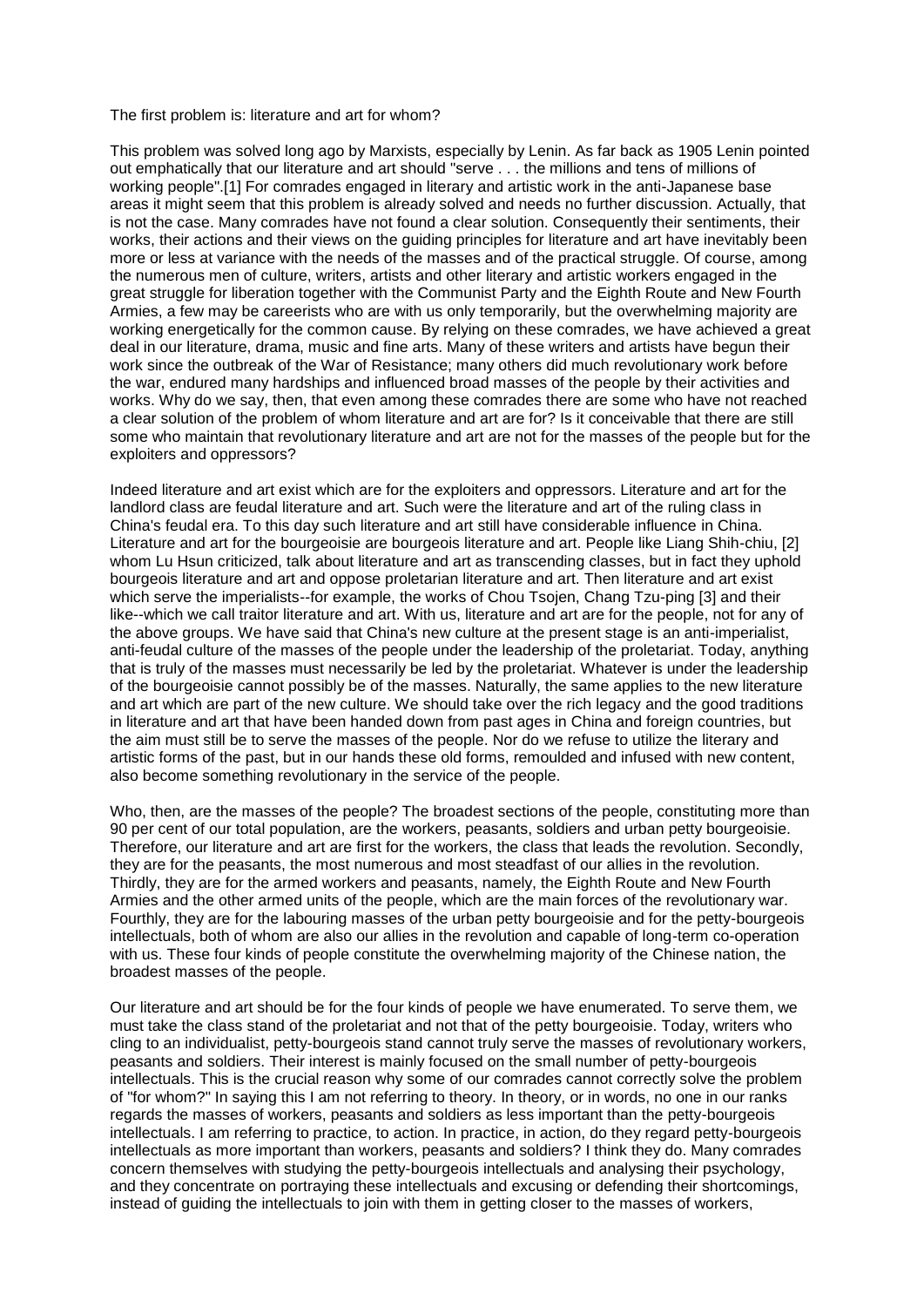peasants and soldiers, taking part in the practical struggles of the masses, portraying and educating the masses. Coming from the petty bourgeoisie and being themselves intellectuals, many comrades seek friends only among intellectuals and concentrate on studying and describing them. Such study and description are proper if done from a proletarian position. But that is not what they do, or not what they do fully. They take the petty-bourgeois stand and produce works that are the self-expression of the petty bourgeoisie, as can be seen in quite a number of literary and artistic products. Often they show heartfelt sympathy for intellectuals of petty-bourgeois origin, to the extent of sympathizing with or even praising their shortcomings. On the other hand, these comrades seldom come into contact with the masses of workers, peasants and soldiers, do not understand or study them, do not have intimate friends among them and are not good at portraying them; when they do depict them, the clothes are the clothes of working people but the faces are those of petty-bourgeois intellectuals. In certain respects they are fond of the workers, peasants and soldiers and the cadres stemming from them; but there are times when they do not like them and there are some respects in which they do not like them: they do not like their feelings or their manner or their nascent literature and art (the wall newspapers, murals, folk songs, folk tales, etc.). At times they are fond of these things too, but that is when they are hunting for novelty, for something with which to embellish their own works, or even for certain backward features. At other times they openly despise these things and are partial to what belongs to the petty-bourgeois intellectuals or even to the bourgeoisie. These comrades have their feet planted on the side of the petty-bourgeois intellectuals; or, to put it more elegantly, their innermost soul is still a kingdom of the petty-bourgeois intelligentsia. Thus they have not yet solved, or not yet clearly solved, the problem of "for whom?" This applies not only to newcomers to Yenan; even among comrades who have been to the front and worked for a number of years in our base areas and in the Eighth Route and New Fourth Armies, many have not completely solved this problem. It requires a long period of time, at least eight or ten years, to solve it thoroughly. But however long it takes, solve it we must and solve it unequivocally and thoroughly. Our literary and art workers must accomplish this task and shift their stand; they must gradually move their feet over to the side of the workers, peasants and soldiers, to the side of the proletariat, through the process of going into their very midst and into the thick of practical struggles and through the process of studying Marxism and society. Only in this way can we have a literature and art that are truly for the workers, peasants and soldiers, a truly proletarian literature and art.

This question of "for whom?" is fundamental; it is a question of principle. The controversies and divergences, the opposition and disunity arising among some comrades in the past were not on this fundamental question of principle but on secondary questions, or even on issues involving no principle. On this question of principle, however, there has been hardly any divergence between the two contending sides and they have shown almost complete agreement; to some extent, both tend to look down upon the workers, peasants and soldiers and divorce themselves from the masses. I say "to some extent" because, generally speaking, these comrades do not look down upon the workers, peasants and soldiers or divorce themselves from the masses in the same way as the Kuomintang does. Nevertheless, the tendency is there. Unless this fundamental problem is solved, many other problems will not be easy to solve. Take, for instance, the sectarianism in literary and art circles. This too is a question of principle, but sectarianism can only be eradicated by putting forward and faithfully applying the slogans, "For the workers and peasants!", "For the Eighth Route and New Fourth Armies!" and "Go among the masses!" Otherwise the problem of sectarianism can never be solved. Lu Hsun once said:

A common aim is the prerequisite for a united front.... The fact that our front is not united shows that we have not been able to unify our aims, and that some people are working only for small groups or indeed only for themselves. If we all aim at serving the masses of workers and peasants, our front will of course be united.[4]

The problem existed then in Shanghai; now it exists in Chungking too. In such places the problem can hardly be solved thoroughly, because the rulers oppress the revolutionary writers and artists and deny them the freedom to go out among the masses of workers, peasants and soldiers. Here with us the situation is entirely different. We encourage revolutionary writers and artists to be active in forming intimate contacts with the workers, peasants and soldiers, giving them complete freedom to go among the masses and to create a genuinely revolutionary literature and art. Therefore, here among us the problem is nearing solution. But nearing solution is not the same as a complete and thorough solution. We must study Marxism and study society, as we have been saying, precisely in order to achieve a complete and thorough solution. By Marxism we mean living Marxism which plays an effective role in the life and struggle of the masses, not Marxism in words. With Marxism in words transformed into Marxism in real life, there will be no more sectarianism. Not only will the problem of sectarianism be solved, but many other problems as well.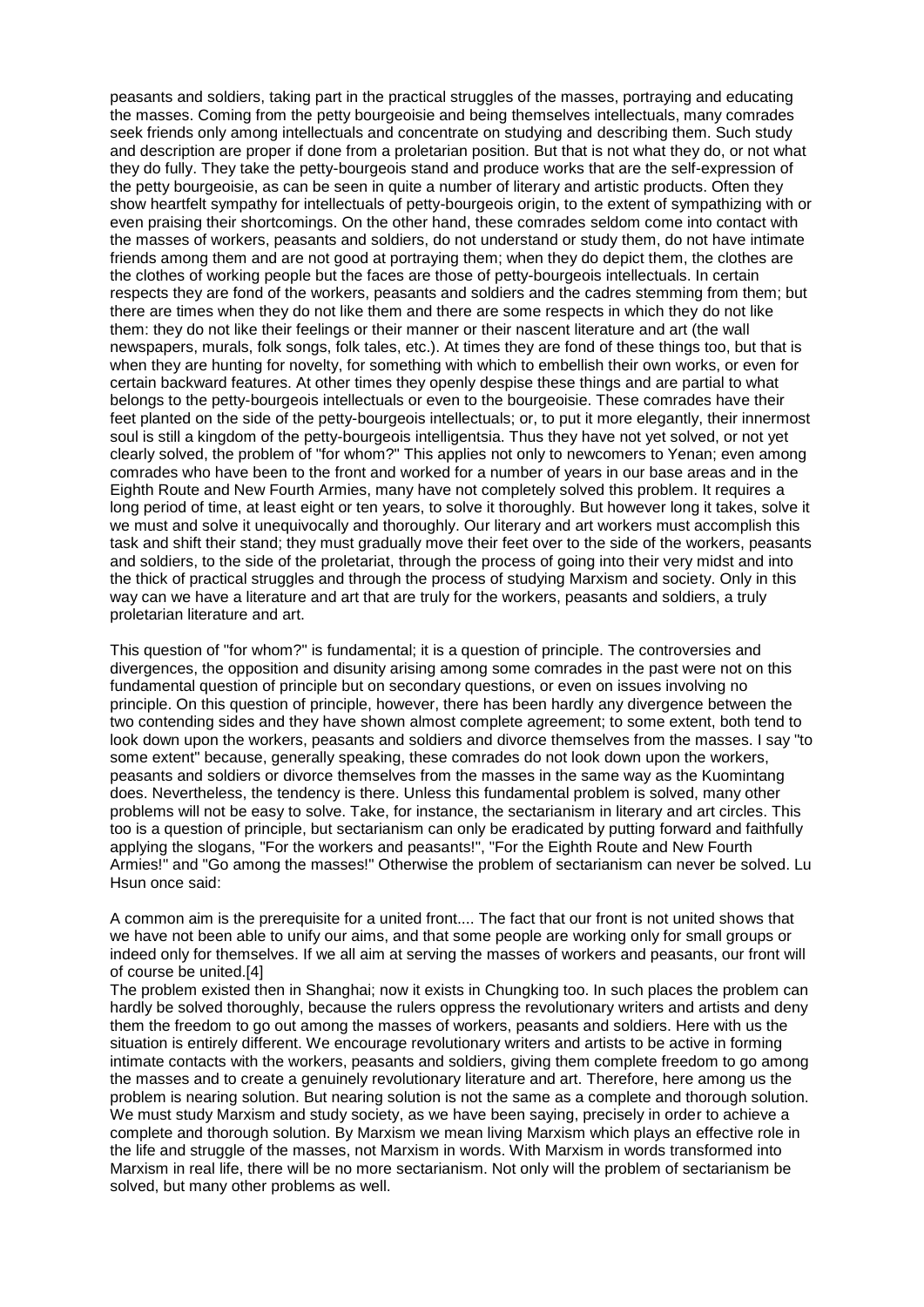Having settled the problem of whom to serve, we come to the next problem, how to serve. To put it in the words of some of our comrades: should we devote ourselves to raising standards, or should we devote ourselves to popularization?

In the past, some comrades, to a certain or even a serious extent, belittled and neglected popularization and laid undue stress on raising standards. Stress should be laid on raising standards, but to do so one-sidedly and exclusively, to do so excessively, is a mistake. The lack of a clear solution to the problem of "for whom?", which I referred to earlier, also manifests itself in this connection. As these comrades are not clear on the problem of "for whom?", they have no correct criteria for the "raising of standards" and the "popularization" they speak of, and are naturally still less able to find the correct relationship between the two. Since our literature and art are basically for the workers, peasants and soldiers, "popularization" means to popularize among the workers, peasants and soldiers, and "raising standards" means to advance from their present level. What should we popularize among them? Popularize what is needed and can be readily accepted by the feudal landlord class? Popularize what is needed and can be readily accepted by the bourgeoisie? Popularize what is needed and can be readily accepted by the petty-bourgeois intellectuals? No, none of these will do. We must popularize only what is needed and can be readily accepted by the workers, peasants and soldiers themselves. Consequently, prior to the task of educating the workers, peasants and soldiers, there is the task of learning from them. This is even more true of raising standards. There must be a basis from which to raise. Take a bucket of water, for instance; where is it to be raised from if not from the ground? From mid-air? From what basis, then, are literature and art to be raised? From the basis of the feudal classes? From the basis of the bourgeoisie? From the basis of the petty-bourgeois intellectuals? No, not from any of these; only from the basis of the masses of workers, peasants and soldiers. Nor does this mean raising the workers, peasants and soldiers to the "heights" of the feudal classes, the bourgeoisie or the petty-bourgeois intellectuals; it means raising the level of literature and art in the direction in which the workers, peasants and soldiers are themselves advancing, in the direction in which the proletariat is advancing. Here again the task of learning from the workers, peasants and soldiers comes in. Only by starting from the workers, peasants and soldiers can we have a correct understanding of popularization and of the raising of standards and find the proper relationship between the two.

In the last analysis, what is the source of all literature and art? Works of literature and art, as ideological forms, are products of the reflection in the human brain of the life of a given society. Revolutionary literature and art are the products of the reflection of the life of the people in the brains of revolutionary writers and artists. The life of the people is always a mine of the raw materials for literature and art, materials in their natural form, materials that are crude, but most vital, rich and fundamental; they make all literature and art seem pallid by comparison; they provide literature and art with an inexhaustible source, their only source. They are the only source, for there can be no other. Some may ask, is there not another source in books, in the literature and art of ancient times and of foreign countries? In fact, the literary and artistic works of the past are not a source but a stream; they were created by our predecessors and the foreigners out of the literary and artistic raw materials they found in the life of the people of their time and place. We must take over all the fine things in our literary and artistic heritage, critically assimilate whatever is beneficial, and use them as examples when we create works out of the literary and artistic raw materials in the life of the people of our own time and place. It makes a difference whether or not we have such examples, the difference between crudeness and refinement, between roughness and polish, between a low and a high level, and between slower and faster work. Therefore, we must on no account reject the legacies of the ancients and the foreigners or refuse to learn from them, even though they are the works of the feudal or bourgeois classes. But taking over legacies and using them as examples must never replace our own creative work; nothing can do that. Uncritical transplantation or copying from the ancients and the foreigners is the most sterile and harmful dogmatism in literature and art. China's revolutionary writers and artists, writers and artists of promise, must go among the masses; they must for a long period of time unreservedly and whole-heartedly go among the masses of workers, peasants and soldiers, go into the heat of the struggle, go to the only source, the broadest and richest source, in order to observe, experience, study and analyse all the different kinds of people, all the classes, all the masses, all the vivid patterns of life and struggle, all the raw materials of literature and art. Only then can they proceed to creative work. Otherwise, you will have nothing to work with and you will be nothing but a phoney writer or artist, the kind that Lu Hsun in his will so earnestly cautioned his son never to become.[5]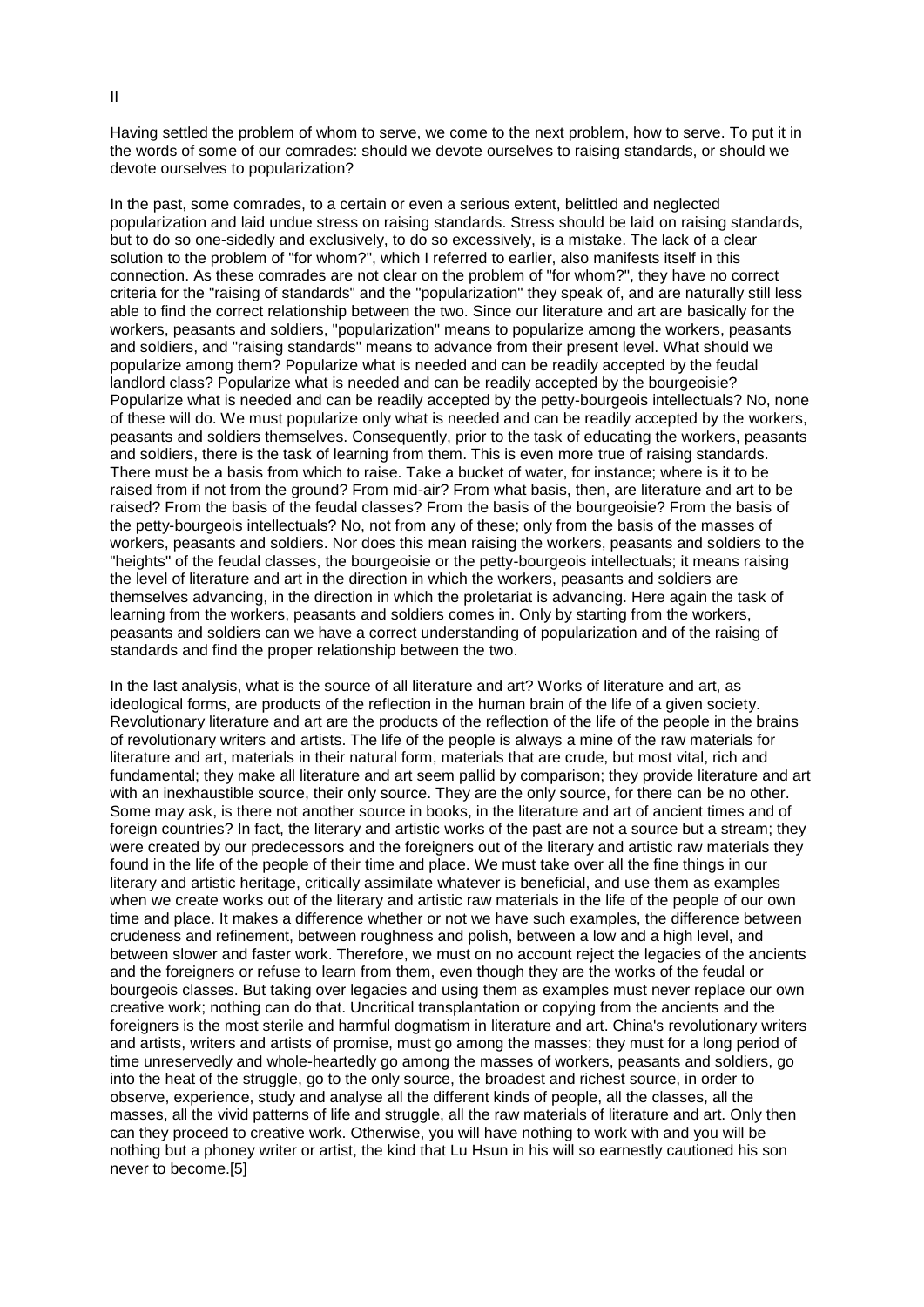Although man's social life is the only source of literature and art and is incomparably livelier and richer in content, the people are not satisfied with life alone and demand literature and art as well. Why? Because, while both are beautiful, life as reflected in works of literature and art can and ought to be on a higher plane, more intense, more concentrated, more typical, nearer the ideal, and therefore more universal than actual everyday life. Revolutionary literature and art should create a variety of characters out of real life and help the masses to propel history forward. For example, there is suffering from hunger, cold and oppression on the one hand, and exploitation and oppression of man by man on the other. These facts exist everywhere and people look upon them as commonplace. Writers and artists concentrate such everyday phenomena, typify the contradictions and struggles within them and produce works which awaken the masses, fire them with enthusiasm and impel them to unite and struggle to transform their environment. Without such literature and art, this task could not be fulfilled, or at least not so effectively and speedily.

What is meant by popularizing and by raising standards in works of literature and art? What is the relationship between these two tasks? Popular works are simpler and plainer, and therefore more readily accepted by the broad masses of the people today. Works of a higher quality, being more polished, are more difficult to produce and in general do not circulate so easily and quickly among the masses at present. The problem facing the workers, peasants and soldiers is this: they are now engaged in a bitter and bloody struggle with the enemy but are illiterate and uneducated as a result of long years of rule by the feudal and bourgeois classes, and therefore they are eagerly demanding enlightenment, education and works of literature and art which meet their urgent needs and which are easy to absorb, in order to heighten their enthusiasm in struggle and confidence in victory, strengthen their unity and fight the enemy with one heart and one mind. For them the prime need is not "more flowers on the brocade" but "fuel in snowy weather". In present conditions, therefore, popularization is the more pressing task. It is wrong to belittle or neglect popularization.

Nevertheless, no hard and fast line can be drawn between popularization and the raising of standards. Not only is it possible to popularize some works of higher quality even now, but the cultural level of the broad masses is steadily rising. If popularization remains at the same level for ever, with the same stuff being supplied month after month and year after year, always the same "Little Cowherd" [6] and the same "man, hand, mouth, knife, cow, goat", [7] will not the educators and those being educated be six of one and half a dozen of the other? What would be the sense of such popularization? The people demand popularization and, following that, higher standards; they demand higher standards month by month and year by year. Here popularization means popularizing for the people and raising of standards means raising the level for the people. And such raising is not from mid-air, or behind closed doors, but is actually based on popularization. It is determined by and at the same time guides popularization. In China as a whole the development of the revolution and of revolutionary culture is uneven and their spread is gradual. While in one place there is popularization and then raising of standards on the basis of popularization, in other places popularization has not even begun. Hence good experience in popularization leading to higher standards in one locality can be applied in other localities and serve to guide popularization and the raising of standards there, saving many twists and turns along the road. Internationally, the good experience of foreign countries, and especially Soviet experience, can also serve to guide us. With us, therefore, the raising of standards is based on popularization, while popularization is guided by the raising of standards. Precisely for this reason, so far from being an obstacle to the raising of standards, the work of popularization we are speaking of supplies the basis for the work of raising standards which we are now doing on a limited scale, and prepares the necessary conditions for us to raise standards in the future on a much broader scale.

Besides such raising of standards as meets the needs of the masses directly, there is the kind which meets their needs indirectly, that is, the kind which is needed by the cadres. The cadres are the advanced elements of the masses and generally have received more education; literature and art of a higher level are entirely necessary for them. To ignore this would be a mistake. Whatever is done for the cadres is also entirely for the masses, because it is only through the cadres that we can educate and guide the masses. If we go against this aim, if what we give the cadres cannot help them educate and guide the masses, our work of raising standards will be like shooting at random and will depart from the fundamental principle of serving the masses of the people.

To sum up: through the creative labour of revolutionary writers and artists, the raw materials found in the life of the people are shaped into the ideological form of literature and art serving the masses of the people. Included here are the more advanced literature and art as developed on the basis of elementary literature and art and as required by those sections of the masses whose level has been raised, or, more immediately, by the cadres among the masses. Also included here are elementary literature and art which, conversely, are guided by more advanced literature and art and are needed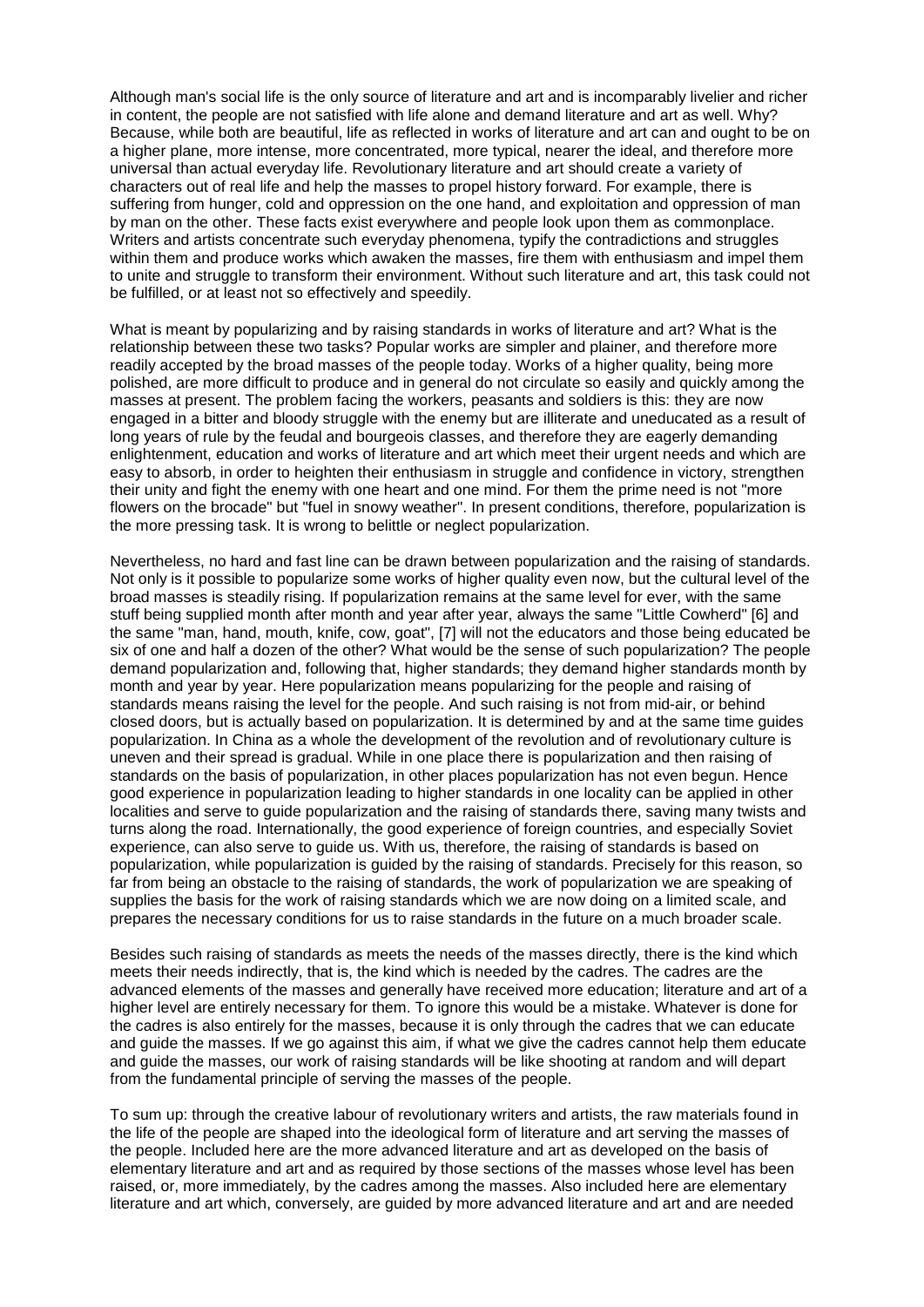primarily by the overwhelming majority of the masses at present. Whether more advanced or elementary, all our literature and art are for the masses of the people, and in the first place for the workers, peasants and soldiers; they are created for the workers, peasants and soldiers and are for their use.

Now that we have settled the problem of the relationship between the raising of standards and popularization, that of the relationship between the specialists and the popularizers can also be settled. Our specialists are not only for the cadres, but also, and indeed chiefly, for the masses. Our specialists in literature should pay attention to the wall newspapers of the masses and to the reportage written in the army and the villages. Our specialists in drama should pay attention to the small troupes in the army and the villages. Our specialists in music should pay attention to the songs of the masses. Our specialists in the fine arts should pay attention to the fine arts of the masses. All these comrades should make close contact with comrades engaged in the work of popularizing literature and art among the masses. On the one hand, they should help and guide the popularizers, and on the other, they should learn from these comrades and, through them, draw nourishment from the masses to replenish and enrich themselves so that their specialities do not become "ivory towers", detached from the masses and from reality and devoid of content or life. We should esteem the specialists, for they are very valuable to our cause. But we should tell them that no revolutionary writer or artist can do any meaningful work unless he is closely linked with the masses, gives expression to their thoughts and feelings and serves them as a loyal spokesman. Only by speaking for the masses can he educate them and only by being their pupil can he be their teacher. If he regards himself as their master, as an aristocrat who lords it over the "lower orders", then, no matter how talented he may be, he will not be needed by the masses and his work will have no future.

Is this attitude of ours utilitarian? Materialists do not oppose utilitarianism in general but the utilitarianism of the feudal, bourgeois and petty-bourgeois classes; they oppose those hypocrites who attack utilitarianism in words but in deeds embrace the most selfish and short-sighted utilitarianism. There is no "ism" in the world that transcends utilitarian considerations; in class society there can be only the utilitarianism of this or that class. We are proletarian revolutionary utilitarians and take as our point of departure the unity of the present and future interests of the broadest masses, who constitute over 90 per cent of the population; hence we are revolutionary utilitarians aiming for the broadest and the most long-range objectives, not narrow utilitarians concerned only with the partial and the immediate. If, for instance, you reproach the masses for their utilitarianism and yet for your own utility, or that of a narrow clique, force on the market and propagandize among the masses a work which pleases only the few but is useless or even harmful to the majority, then you are not only insulting the masses but also revealing your own lack of self-knowledge. A thing is good only when it brings real benefit to the masses of the people. Your work may be as good as "The Spring Snow", but if for the time being it caters only to the few and the masses are still singing the "Song of the Rustic Poor", [8] you will get nowhere by simply scolding them instead of trying to raise their level. The question now is to bring about a unity between "The Spring Snow" and the "Song of the Rustic Poor", between higher standards and popularization. Without such a unity, the highest art of any expert cannot help being utilitarian in the narrowest sense; you may call this art "pure and lofty" but that is merely your own name for it which the masses will not endorse.

Once we have solved the problems of fundamental policy, of serving the workers, peasants and soldiers and of how to serve them, such other problems as whether to write about the bright or the dark side of life and the problem of unity will also be solved. If everyone agrees on the fundamental policy, it should be adhered to by all our workers, all our schools, publications and organizations in the field of literature and art and in all our literary and artistic activities. It is wrong to depart from this policy and anything at variance with it must be duly corrected.

## III

Since our literature and art are for the masses of the people, we can proceed to discuss a problem of inner-Party relations, i.e., the relation between the Party's work in literature and art and the Party's work as a whole, and in addition a problem of the Party's external relations, i.e., the relation between the Party's work in literature and art and the work of non-Party people in this field, a problem of the united front in literary and art circles.

Let us consider the first problem. In the world today all culture, all literature and art belong to definite classes and are geared to definite political lines. There is in fact no such thing as art for art's sake, art that stands above classes or art that is detached from or independent of politics. Proletarian literature and art are part of the whole proletarian revolutionary cause; they are, as Lenin said, cogs and wheels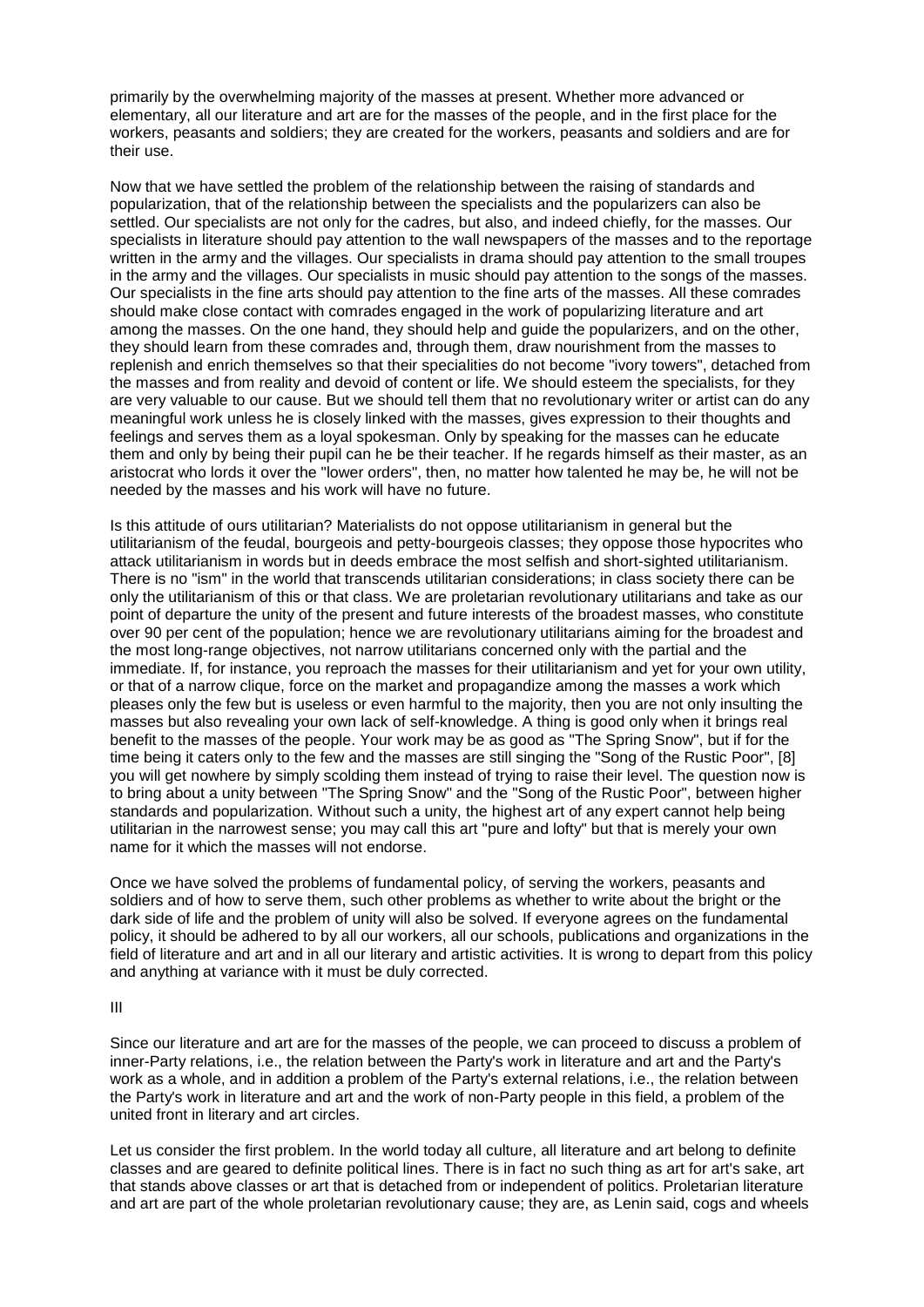[9] in the whole revolutionary machine. Therefore, Party work in literature and art occupies a definite and assigned position in Party revolutionary work as a whole and is subordinated to the revolutionary tasks set by the Party in a given revolutionary period. Opposition to this arrangement is certain to lead to dualism or pluralism, and in essence amounts to "politics--Marxist, art--bourgeois", as with Trotsky. We do not favour overstressing the importance of literature and art, but neither do we favour underestimating their importance. Literature and art are subordinate to politics, but in their turn exert a great influence on politics. Revolutionary literature and art are part of the whole revolutionary cause, they are cogs and wheels in it, and though in comparison with certain other and more important parts they may be less significant and less urgent and may occupy a secondary position, nevertheless, they are indispensable cogs and wheels in the whole machine, an indispensable part of the entire revolutionary cause. If we had no literature and art even in the broadest and most ordinary sense, we could not carry on the revolutionary movement and win victory. Failure to recognize this is wrong. Furthermore, when we say that literature and art are subordinate to politics, we mean class politics, the politics of the masses, not the politics of a few so-called statesmen. Politics, whether revolutionary or counter-revolutionary, is the struggle of class against class, not the activity of a few individuals. The revolutionary struggle on the ideological and artistic fronts must be subordinate to the political struggle because only through politics can the needs of the class and the masses find expression in concentrated form. Revolutionary statesmen, the political specialists who know the science or art of revolutionary politics, are simply the leaders of millions upon millions of statesmen--the masses. Their task is to collect the opinions of these mass statesmen, sift and refine them, and return them to the masses, who then take them and put them into practice. They are therefore not the kind of aristocratic "statesmen" who work behind closed doors and fancy they have a monopoly of wisdom. Herein lies the difference in principle between proletarian statesmen and decadent bourgeois statesmen. This is precisely why there can be complete unity between the political character of our literary and artistic works and their truthfulness. It would be wrong to fail to realize this and to debase the politics and the statesmen of the proletariat.

Let us consider next the question of the united front in the world of literature and art. Since literature and art are subordinate to politics and since the fundamental problem in China's politics today is resistance to Japan, our Party writers and artists must in the first place unite on this issue of resistance to Japan with all non-Party writers and artists (ranging from Party sympathizers and pettybourgeois writers and artists to all those writers and artists of the bourgeois and landlord classes who are in favour of resistance to Japan). Secondly, we should unite with them on the issue of democracy. On this issue there is a section of anti-Japanese writers and artists who do not agree with us, so the range of unity will unavoidably be somewhat more limited. Thirdly, we should unite with them on issues peculiar to the literary and artistic world, questions of method and style in literature and art; here again, as we are for socialist realism and some people do not agree, the range of unity will be narrower still. While on one issue there is unity, on another there is struggle, there is criticism. The issues are at once separate and interrelated, so that even on the very ones which give rise to unity, such as resistance to Japan, there are at the same time struggle and criticism. In a united front, "all unity and no struggle" and "all struggle and no unity" are both wrong policies--as with the Right capitulationism and tailism, or the "Left" exclusivism and sectarianism, practiced by some comrades in the past. This is as true in literature and art as in politics.

The petty-bourgeois writers and artists constitute an important force among the forces of the united front in literary and art circles in China. There are many shortcomings in both their thinking and their works, but, comparatively speaking, they are inclined towards the revolution and are close to the working people. Therefore, it is an especially important task to help them overcome their shortcomings and to win them over to the front which serves the working people.

IV

Literary and art criticism is one of the principal methods of struggle in the world of literature and art. It should be developed and, as comrades have rightly pointed out, our past work in this respect has been quite inadequate. Literary and art criticism is a complex question which requires a great deal of special study. Here I shall concentrate only on the basic problem of criteria in criticism. I shall also comment briefly on a few specific problems raised by some comrades and on certain incorrect views.

In literary and art criticism there are two criteria, the political and the artistic. According to the political criterion, everything is good that is helpful to unity and resistance to Japan, that encourages the masses to be of one heart and one mind, that opposes retrogression and promotes progress; on the other hand, everything is bad that is detrimental to unity and resistance to Japan, foments dissension and discord among the masses and opposes progress and drags people back. How can we tell the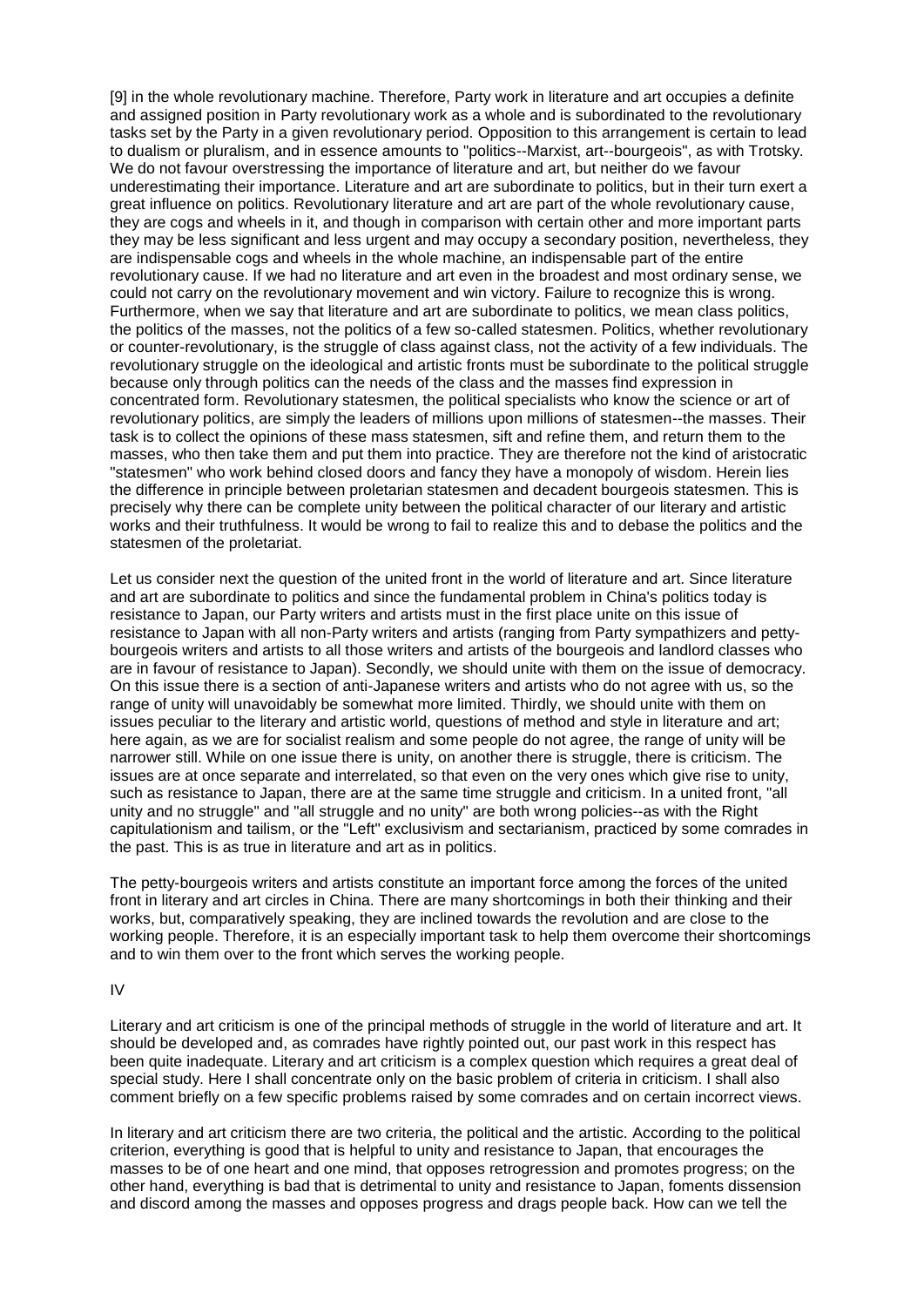good from the bad--by the motive (the subjective intention) or by the effect (social practice)? Idealists stress motive and ignore effect, while mechanical materialists stress effect and ignore motive. In contradistinction to both, we dialectical materialists insist on the unity of motive and effect. The motive of serving the masses is inseparably linked with the effect of winning their approval; the two must be united. The motive of serving the individual or a small clique is not good, nor is it good to have the motive of serving the masses without the effect of winning their approval and benefiting them. In examining the subjective intention of a writer or artist, that is, whether his motive is correct and good, we do not judge by his declarations but by the effect of his actions (mainly his works) on the masses in society. The criterion for judging subjective intention or motive is social practice and its effect. We want no sectarianism in our literary and art criticism and, subject to the general principle of unity for resistance to Japan, we should tolerate literary and art works with a variety of political attitudes. But at the same time, in our criticism we must adhere firmly to principle and severely criticize and repudiate all works of literature and art expressing views in opposition to the nation, to science, to the masses and to the Communist Party, because these so-called works of literature and art proceed from the motive and produce the effect of undermining unity for resistance to Japan. According to the artistic criterion, all works of a higher artistic quality are good or comparatively good, while those of a lower artistic quality are bad or comparatively bad. Here, too, of course, social effect must be taken into account. There is hardly a writer or artist who does not consider his own work beautiful, and our criticism ought to permit the free competition of all varieties of works of art; but it is also entirely necessary to subject these works to correct criticism according to the criteria of the science of aesthetics, so that art of a lower level can be gradually raised to a higher and art which does not meet the demands of the struggle of the broad masses can be transformed into art that does.

There is the political criterion and there is the artistic criterion; what is the relationship between the two? Politics cannot be equated with art, nor can a general world outlook be equated with a method of artistic creation and criticism. We deny not only that there is an abstract and absolutely unchangeable political criterion, but also that there is an abstract and absolutely unchangeable artistic criterion; each class in every class society has its own political and artistic criteria. But all classes in all class societies invariably put the political criterion first and the artistic criterion second. The bourgeoisie always shuts out proletarian literature and art, however great their artistic merit. The proletariat must similarly distinguish among the literary and art works of past ages and determine its attitude towards them only after examining their attitude to the people and whether or not they had any progressive significance historically. Some works which politically are downright reactionary may have a certain artistic quality. The more reactionary their content and the higher their artistic quality, the more poisonous they are to the people, and the more necessary it is to reject them. A common characteristic of the literature and art of all exploiting classes in their period of decline is the contradiction between their reactionary political content and their artistic form. What we demand is the unity of politics and art, the unity of content and form, the unity of revolutionary political content and the highest possible perfection of artistic form. Works of art which lack artistic quality have no force, however progressive they are politically. Therefore, we oppose both the tendency to produce works of art with a wrong political viewpoint and the tendency towards the "poster and slogan style" which is correct in political viewpoint but lacking in artistic power. On questions of literature and art we must carry on a struggle on two fronts.

Both these tendencies can be found in the thinking of many comrades. A good number of comrades tend to neglect artistic technique; it is therefore necessary to give attention to the raising of artistic standards. But as I see it, the political side is more of a problem at present. Some comrades lack elementary political knowledge and consequently have all sorts of muddled ideas. Let me cite a few examples from Yenan.

"The theory of human nature." Is there such a thing as human nature? Of course there is. But there is only human nature in the concrete, no human nature in the abstract. In class society there is only human nature of a class character; there is no human nature above classes. We uphold the human nature of the proletariat and of the masses of the people, while the landlord and bourgeois classes uphold the human nature of their own classes, only they do not say so but make it out to be the only human nature in existence. The human nature boosted by certain petty-bourgeois intellectuals is also divorced from or opposed to the masses; what they call human nature is in essence nothing but bourgeois individualism, and so, in their eyes, proletarian human nature is contrary to human nature. "The theory of human nature" which some people in Yenan advocate as the basis of their so-called theory of literature and art puts the matter in just this way and is wholly wrong.

"The fundamental point of departure for literature and art is love, love of humanity." Now love may serve as a point of departure, but there is a more basic one. Love as an idea is a product of objective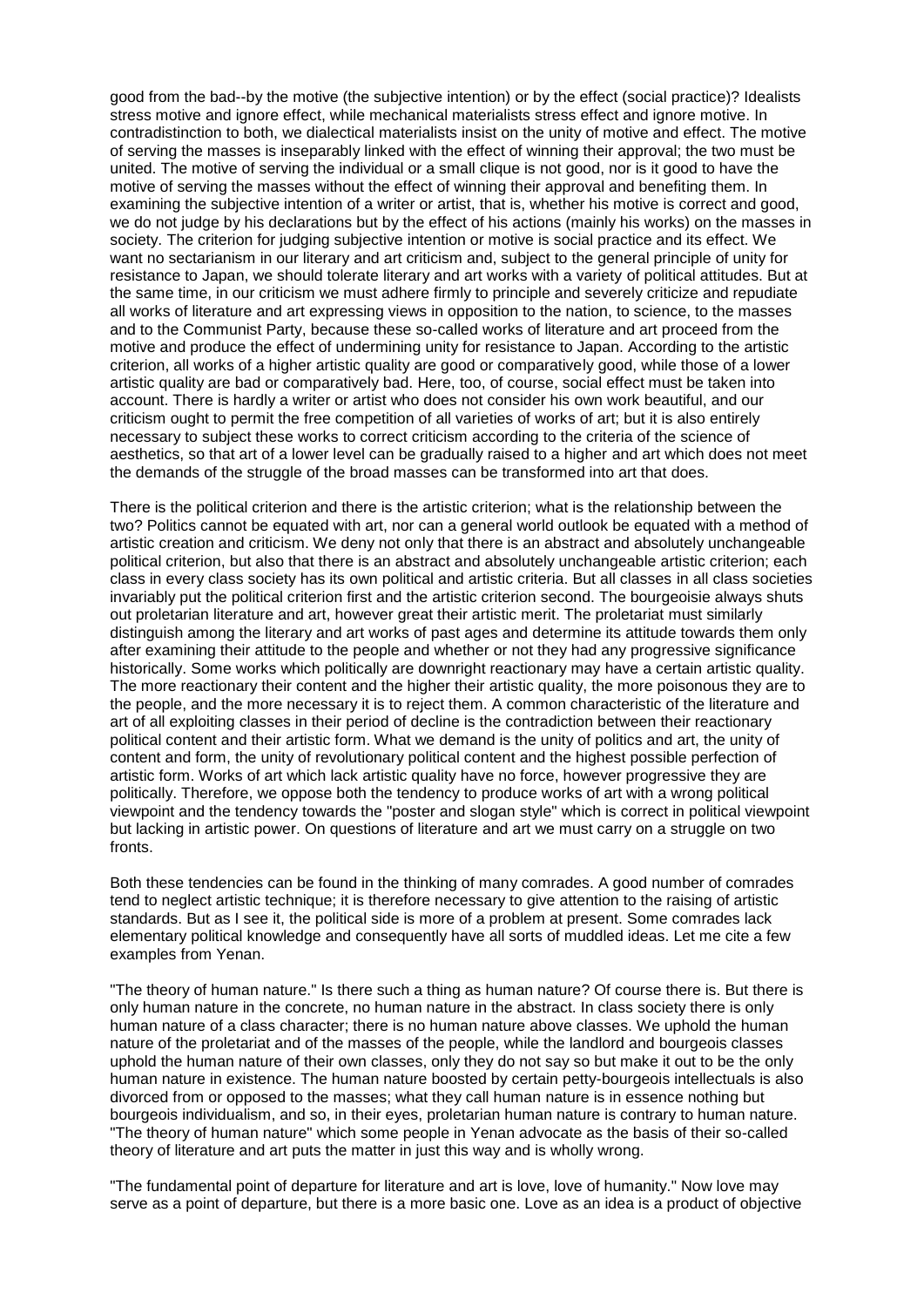practice. Fundamentally, we do not start from ideas but from objective practice. Our writers and artists who come from the ranks of the intellectuals love the proletariat because society has made them feel that they and the proletariat share a common fate. We hate Japanese imperialism because Japanese imperialism oppresses us. There is absolutely no such thing in the world as love or hatred with out reason or cause. As for the so-called love of humanity, there has been no such all-inclusive love since humanity was divided into classes. All the ruling classes of the past were fond of advocating it, and so were many so-called sages and wise men, but nobody has ever really practiced it, because it is impossible in class society. There will be genuine love of humanity--after classes are eliminated all over the world. Classes have split society into many antagonistic groupings; there will be love of all humanity when classes are eliminated, but not now. We cannot love enemies, we cannot love social evils, our aim is to destroy them. This is common sense; can it be that some of our writers and artists still do not understand this?

"Literary and artistic works have always laid equal stress on the bright and the dark, half and half." This statement contains many muddled ideas. It is not true that literature and art have always done this. Many petty-bourgeois writers have never discovered the bright side. Their works only expose the dark and are known as the "literature of exposure". Some of their works simply specialize in preaching pessimism and world-weariness. On the other hand, Soviet literature in the period of socialist construction portrays mainly the bright. It, too, describes shortcomings in work and portrays negative characters, but this only serves as a contrast to bring out the brightness of the whole picture and is not on a so-called half-and-half basis. The writers and artists of the bourgeoisie in its period of reaction depict the revolutionary masses as mobs and themselves as saints, thus reversing the bright and the dark. Only truly revolutionary writers and artists can correctly solve the problem of whether to extol or to expose. All the dark forces harming the masses of the people must be exposed and all the revolutionary struggles of the masses of the people must be extolled; this is the fundamental task of revolutionary writers and artists.

"The task of literature and art has always been to expose." This assertion, like the previous one, arises from ignorance of the science of history. Literature and art, as we have shown, have never been devoted solely to exposure. For revolutionary writers and artists the targets for exposure can never be the masses, but only the aggressors, exploiters and oppressors and the evil influence they have on the people. The masses too have shortcomings, which should be overcome by criticism and selfcriticism within the people's own ranks, and such criticism and self-criticism is also one of the most important tasks of literature and art. But this should not be regarded as any sort of "exposure of the people". As for the people, the question is basically one of education and of raising their level. Only counter-revolutionary writers and artists describe the people as "born fools" and the revolutionary masses as "tyrannical mobs".

"This is still the period of the satirical essay, and Lu Hsun's style of writing is still needed." Living under the rule of the dark forces and deprived of freedom of speech, Lu Hsun used burning satire and freezing irony, cast in the form of essays, to do battle; and he was entirely right. We, too, must hold up to sharp ridicule the fascists, the Chinese reactionaries and everything that harms the people; but in the Shensi-Kansu-Ningsia Border Region and the anti-Japanese base areas behind the enemy lines, where democracy and freedom are granted in full to the revolutionary writers and artists and withheld only from the counter-revolutionaries, the style of the essay should not simply be like Lu Hsun's. Here we can shout at the top of our voices and have no need for veiled and roundabout expressions, which are hard for the people to understand. When dealing with the people and not with their enemies, Lu Hsun never ridiculed or attacked the revolutionary people and the revolutionary Party in his "satirical essay period", and these essays were entirely different in manner from those directed against the enemy. To criticize the people's shortcomings is necessary, as we have already said, but in doing so we must truly take the stand of the people and speak out of whole-hearted eagerness to protect and educate them. To treat comrades like enemies is to go over to the stand of the enemy. Are we then to abolish satire? No. Satire is always necessary. But there are several kinds of satire, each with a different attitude, satire to deal with our enemies, satire to deal with our allies and satire to deal with our own ranks. We are not opposed to satire in general; what we must abolish is the abuse of satire.

"I am not given to praise and eulogy. The works of people who eulogize what is bright are not necessarily great and the works of those who depict the dark are not necessarily paltry." If you are a bourgeois writer or artist, you will eulogize not the proletariat but the bourgeoisie, and if you are a proletarian writer or artist, you will eulogize not the bourgeoisie but the proletariat and working people: it must be one or the other. The works of the eulogists of the bourgeoisie are not necessarily great, nor are the works of those who show that the bourgeoisie is dark necessarily paltry; the works of the eulogists of the proletariat are not necessarily not great, but the works of those who depict the so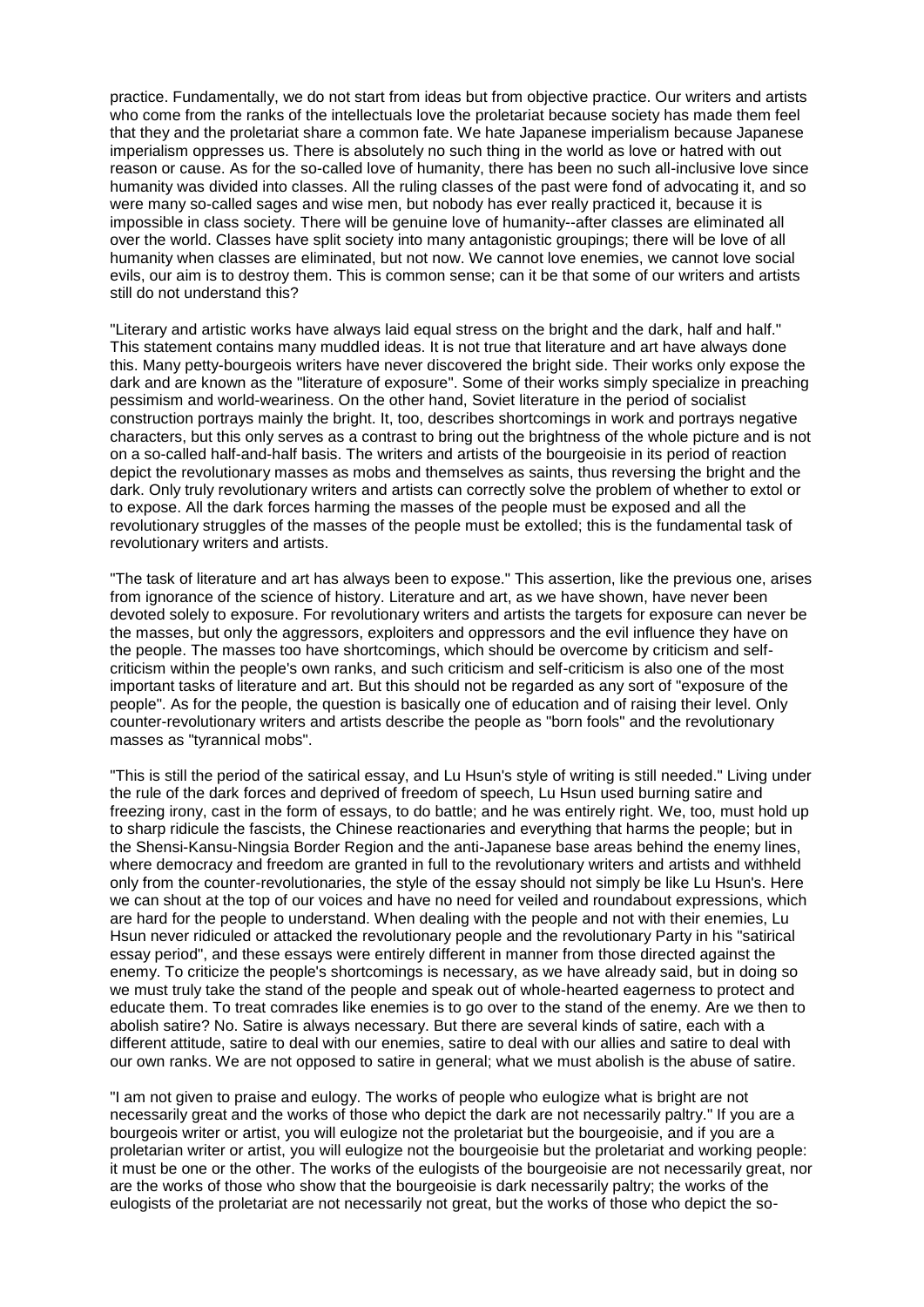called "darkness" of the proletariat are bound to be paltry--are these not facts of history as regards literature and art? Why should we not eulogize the people, the creators of the history of mankind? Why should we not eulogize the proletariat, the Communist Party, New Democracy and socialism? There is a type of person who has no enthusiasm for the people's cause and looks coldly from the side-lines at the struggles and victories of the proletariat and its vanguard; what he is interested in, and will never weary of eulogizing, is himself, plus perhaps a few figures in his small coterie. Of course, such petty-bourgeois individualists are unwilling to eulogize the deeds and virtues of the revolutionary people or heighten their courage in struggle and their confidence in victory. Persons of this type are merely termites in the revolutionary ranks; of course, the revolutionary people have no need for these "singers".

"It is not a question of stand; my class stand is correct, my intentions are good and I understand all right, but I am not good at expressing myself and so the effect turns out bad." I have already spoken about the dialectical materialist view of motive and effect. Now I want to ask, is not the question of effect one of stand? A person who acts solely by motive and does not inquire what effect his action will have is like a doctor who merely writes prescriptions but does not care how many patients die of them. Or take a political party which merely makes declarations but does not care whether they are carried out. It may well be asked, is this a correct stand? And is the intention here good? Of course, mistakes may occur even though the effect has been taken into account beforehand, but is the intention good when one continues in the same old rut after facts have proved that the effect is bad? In judging a party or a doctor, we must look at practice, at the effect. The same applies in judging a writer. A person with truly good intentions must take the effect into account, sum up experience and study the methods or, in creative work, study the technique of expression. A person with truly good intentions must criticize the shortcomings and mistakes in his own work with the utmost candour and resolve to correct them. This is precisely why Communists employ the method of self-criticism. This alone is the correct stand. Only in this process of serious and responsible practice is it possible gradually to understand what the correct stand is and gradually obtain a good grasp of it. If one does not move in this direction in practice, if there is simply the complacent assertion that one "understands all right", then in fact one has not understood at all.

"To call on us to study Marxism is to repeat the mistake of the dialectical materialist creative method, which will harm the creative mood." To study Marxism means to apply the dialectical materialist and historical materialist viewpoint in our observation of the world, of society and of literature and art; it does not mean writing philosophical lectures into our works of literature and art. Marxism embraces but cannot replace realism in literary and artistic creation, just as it embraces but cannot replace the atomic and electronic theories in physics. Empty, dry dogmatic formulas do indeed destroy the creative mood; not only that, they first destroy Marxism. Dogmatic "Marxism" is not Marxism, it is anti-Marxism. Then does not Marxism destroy the creative mood? Yes, it does. It definitely destroys creative moods that are feudal, bourgeois, petty-bourgeois, liberalistic, individualist, nihilist, art-for-art's sake, aristocratic, decadent or pessimistic, and every other creative mood that is alien to the masses of the people and to the proletariat. So far as proletarian writers and artists are concerned, should not these kinds of creative moods be destroyed? I think they should; they should be utterly destroyed. And while they are being destroyed, something new can be constructed.

#### V

The problems discussed here exist in our literary and art circles in Yenan. What does that show? It shows that wrong styles of work still exist to a serious extent in our literary and art circles and that there are still many defects among our comrades, such as idealism, dogmatism, empty illusions, empty talk, contempt for practice and aloofness from the masses, all of which call for an effective and serious campaign of rectification.

We have many comrades who are still not very clear on the difference between the proletariat and the petty bourgeoisie. There are many Party members who have joined the Communist Party organizationally but have not yet joined the Party wholly or at all ideologically. Those who have not joined the Party ideologically still carry a great deal of the muck of the exploiting classes in their heads, and have no idea at all of what proletarian ideology, or communism, or the Party is. "Proletarian ideology?" they think. "The same old stuff!" Little do they know that it is no easy matter to acquire this stuff. Some will never have the slightest Communist flavour about them as long as they live and can only end up by leaving the Party.

Therefore, though the majority in our Party and in our ranks are clean and honest, we must in all seriousness put things in order both ideologically and organizationally if we are to develop the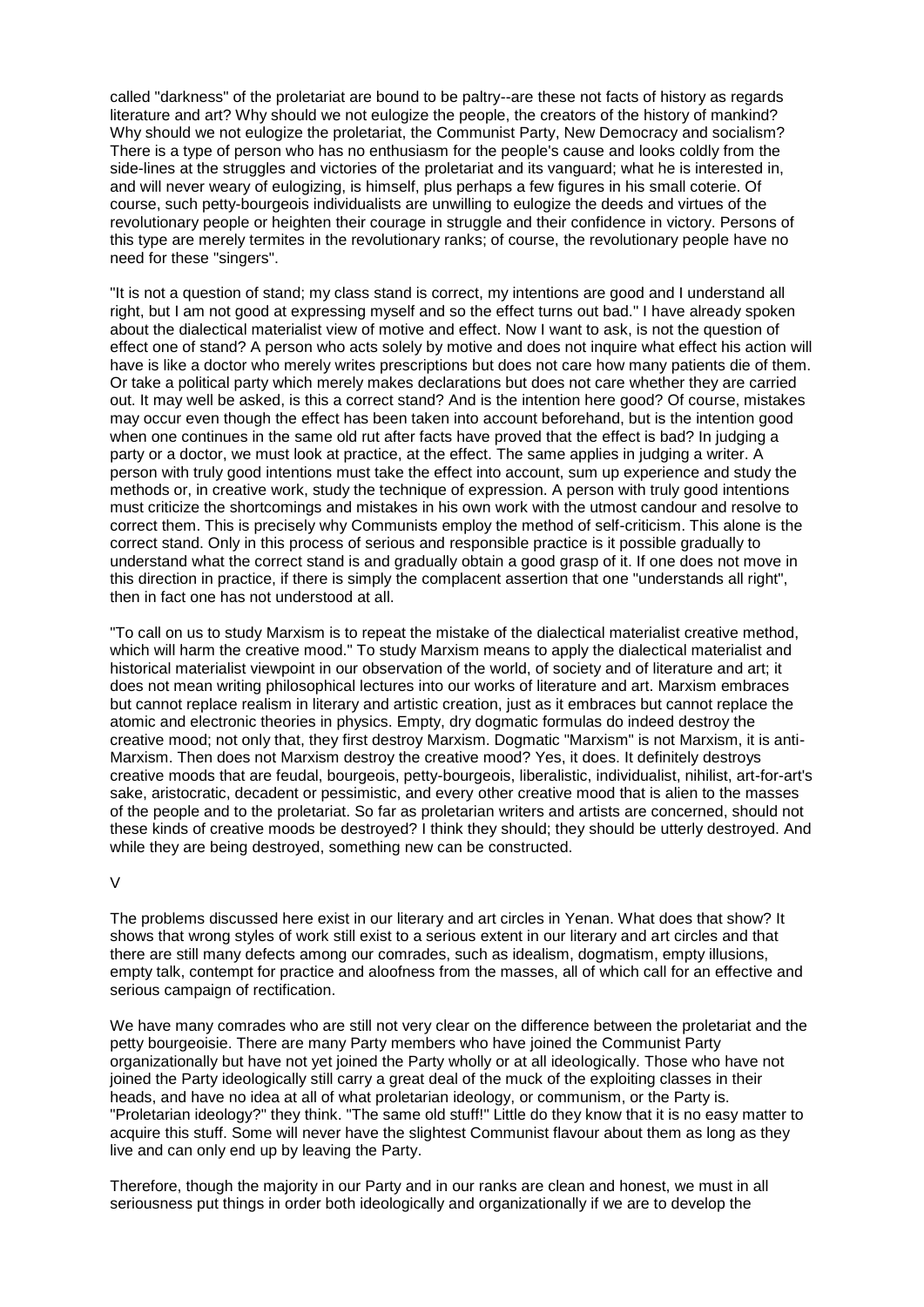revolutionary movement more effectively and bring it to speedier success. To put things in order organizationally requires our first doing so ideologically, our launching a struggle of proletarian ideology against non-proletarian ideology. An ideological struggle is already under way in literary and art circles in Yenan, and it is most necessary. Intellectuals of petty-bourgeois origin always stubbornly try in all sorts of ways, including literary and artistic ways, to project themselves and spread their views, and they want the Party and the world to be remoulded in their own image. In the circumstances it is our duty to jolt these "comrades" and tell them sharply, "That won't work! The proletariat cannot accommodate itself to you; to yield to you would actually be to yield to the big landlord class and the big bourgeoisie and to run the risk of undermining our Party and our country." Whom then must we yield to? We can mould the Party and the world only in the image of the proletarian vanguard. We hope our comrades in literary and art circles will realize the seriousness of this great debate and join actively in this struggle, so that every comrade may become sound and our entire ranks may become truly united and consolidated ideologically and organizationally.

Because of confusion in their thinking, many of our comrades are not quite able to draw a real distinction between our revolutionary base areas and the Kuomintang areas and they make many mistakes as a consequence. A good number of comrades have come here from the garrets of Shanghai, and in coming from those garrets to the revolutionary base areas, they have passed not only from one kind of place to another but from one historical epoch to another. One society is semifeudal, semi-colonial, under the rule of the big landlords and big bourgeoisie, the other is a revolutionary new-democratic society under the leadership of the proletariat. To come to the revolutionary bases means to enter an epoch unprecedented in the thousands of years of Chinese history, an epoch in which the masses of the people wield state power. Here the people around us and the audience for our propaganda are totally different. The past epoch is gone, never to return. Therefore, we must integrate ourselves with the new masses without any hesitation. If, living among the new masses, some comrades, as I said before, are still "lacking in knowledge and understanding" and remain "heroes with no place to display their prowess", then difficulties will arise for them, and not only when they go out to the villages; right here in Yenan difficulties will arise for them. Some comrades may think, "Well, I had better continue writing for the readers in the Great Rear Area; [10] it is a job I know well and has 'national significance'." This idea is entirely wrong. The Great Rear Area is also changing. Readers there expect authors in the revolutionary base areas to tell about the new people and the new world and not to bore them with the same old tales. Therefore, the more a work is written for the masses in the revolutionary base areas, the more national significance will it have. Fadeyev in The Debacle [11] only told the story of a small guerrilla unit and had no intention of pandering to the palate of readers in the old world; yet the book has exerted world-wide influence. At any rate in China its influence is very great, as you know. China is moving forward, not back, and it is the revolutionary base areas, not any of the backward, retrogressive areas, that are leading China forward. This is a fundamental issue that, above all, comrades must come to understand in the rectification movement.

Since integration into the new epoch of the masses is essential, it is necessary thoroughly to solve the problem of the relationship between the individual and the masses. This couplet from a poem by Lu Hsun should be our motto:

Fierce-browed, I coolly defy a thousand pointing fingers, Head-bowed, like a willing ox I serve the children. [12]

The "thousand pointing fingers" are our enemies, and we will never yield to them, no matter how ferocious. The "children" here symbolize the proletariat and the masses. All Communists, all revolutionaries, all revolutionary literary and art workers should learn from the example of Lu Hsun and be "oxen" for the proletariat and the masses, bending their backs to the task until their dying day. Intellectuals who want to integrate themselves with the masses, who want to serve the masses, must go through a process in which they and the masses come to know each other well. This process may, and certainly will, involve much pain and friction, but if you have the determination, you will be able to fulfil these requirements.

Today I have discussed only some of the problems of fundamental orientation for our literature and art movement; many specific problems remain which will require further study. I am confident that comrades here are determined to move in the direction indicated.

I believe that in the course of the rectification movement and in the long period of study and work to come, you will surely be able to bring about a transformation in yourselves and in your works, to create many fine works which will be warmly welcomed by the masses of the people, and to advance